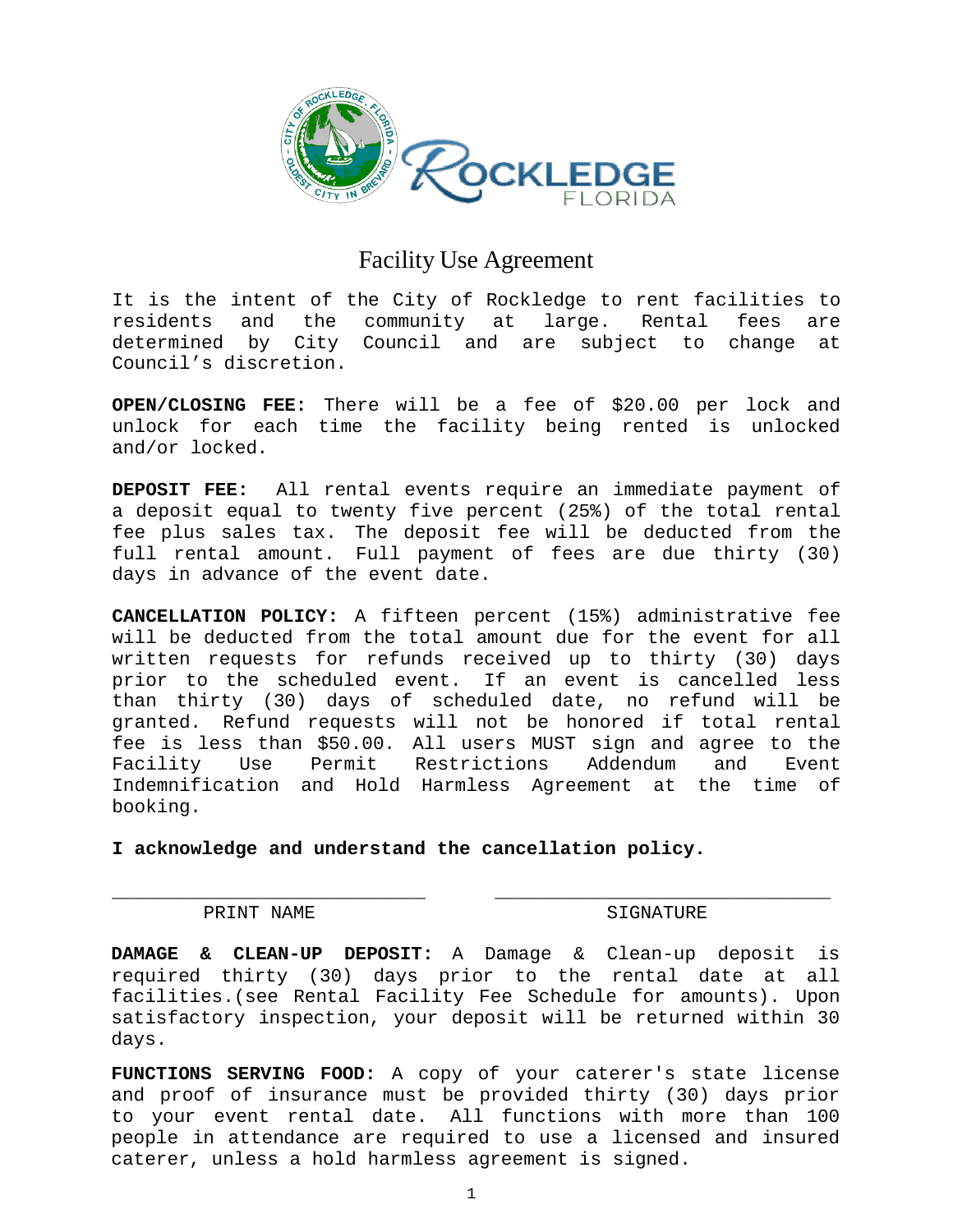**LONG-TERM RENTALS:** Individuals or organizations wishing to enter into a long-term facility rental agreement will be required to enter into a contract that will require City Council approval based on a negotiated rate. A long-term rental will consist of a term of six months or more with at least one meeting or event per month in the rental facility. A one- million dollar<br>(\$1,000,000.00) Commercial General Liability Insurance (\$1,000,000.00) Commercial General Liability Insurance certificate is also required naming the City of Rockledge as an additional insured.

**SPECIAL EVENTS:** A one- million dollar (\$1,000,000.00) Commercial General Liability Insurance certificate is also required naming the City of Rockledge as an additional insured for all special events. Special events are approved by the City Manager/City Council of the City of Rockledge under the Special Event Regulations.

**Individuals/organizations applying for facility use permits shall be classified into one of two groups for the purpose of facility use priority and charges. Proof of residence and organizational status are required.**

**Non-profit:** All "non-profit" leisure programs directly or indirectly sponsored/governed by the City of Rockledge, or all "non-profit" groups, organizations, corporations or programs, which are registered under the provisions of 501(c)(3), or listed as active with the Florida Department of Corporations as a non-profit organization are considered to be "non- profit". This would also include "not for profit" such as schools, etc.

**Private:** All other individual, organizations, groups or corporations not meeting the criteria of non-profit.

**These restrictions are designed to ensure that the City Facility will be left in equal to or better condition than it was prior to your event, as well as to provide general rules and conditions relating to the use of City of Rockledge's facilities. City facilities are a symbol of pride for the owners (residents of Rockledge) and must be in good condition for their use every day. This includes the date after your event.**

**ALL INDIVIDUALS, CLUBS, GROUPS AND/OR ORGANIZATIONS ARE REQUIRED TO COMPLY WITH ALL RULES IN THIS DOCUMENT: NO EXCEPTIONS.**

## **GENERAL RULES AND CONDITIONS:**

**USE OF FACILITIES:** It is the intent of the City of Rockledge to rent facilities to residents and the community at large. We will inform you at the time of your reservation what other

2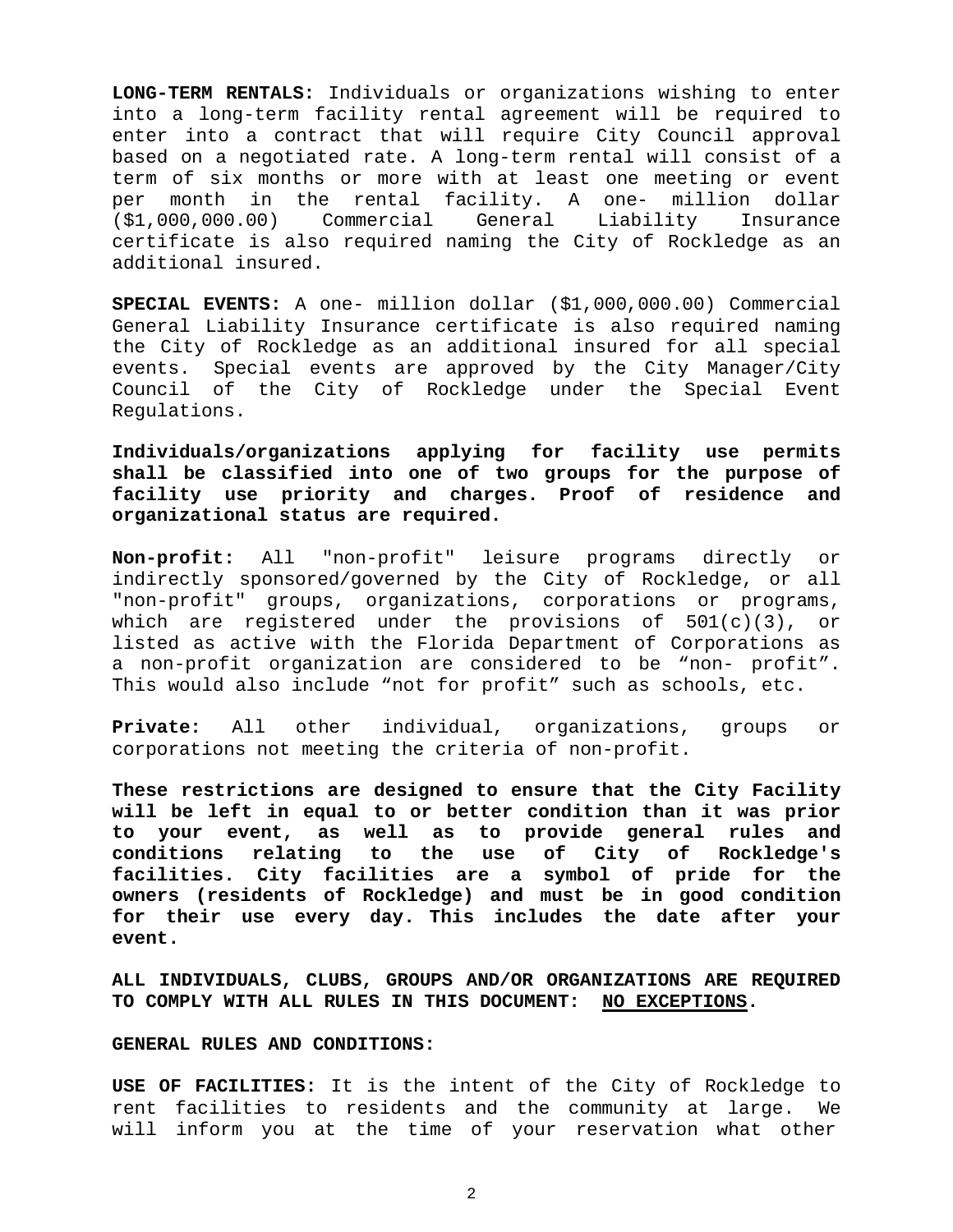activities are scheduled for that day, but we cannot guarantee that your booking will be exclusively scheduled in the park or another facility on your day or time.

**PAYMENT METHOD:** A check, cashier's check, money order or credit card are the only methods of payment accepted.

**ROOM CAPACITY:** The occupancy capacity for any room may not exceed the posted limits set by the City of Rockledge Public Safety Department.

**RENTAL TIME:** Rental time must include set-up time and clean-up time. (Wedding reception Additional three hours for caterer, cake, florist, D.J., etc. set-up and one hour for cleanup.. Rehearsals should be scheduled as soon as possible to ensure<br>there is time available on the schedule. Such rehearsals shall there is time available on the schedule. be held approximately twenty-four (24) hours before the wedding. Rehearsals held after hours will be charged an unlock fee of \$20.00 and a lock fee of \$20.00.

**CLOSING TIME:** Events must be completed and cleaned up by **11:00 p.m.** Each 15 minutes past the closing time will be billed as an hourly rate and deducted from your damage/clean-up deposit.

**CLEAN UP:** The rented room(s) must be broom swept, and or vacuumed and all tabletops wiped clean of debris. Also, trash must be brought to the dumpster(s) at the facility. Failure to do so will cause the City of Rockledge to clean up after an event and will result in a deduction from your damage/clean-up deposit .If any additional expense is incurred by the City for cleanup, the renter will be charged.

# **PROHIBITED:**

- Smoking inside ANY City of Rockledge building (prohibited by law).
- The use of burning candles that are not in a glass or metal container
- Using pyrotechnic devices or fog machines inside.
- Use of any glitter, confetti, birdseed, rice, and bubbles inside.

**DECORATING:** Attaching anything to the walls, doors, etc. is NOT allowed (including tape, nails, thumbtacks, etc.) Candles may be used but MUST be enclosed with a metal or glass holder. No bubbles are allowed inside. No removal of City decorations, pictures, other fixtures etc. is permitted.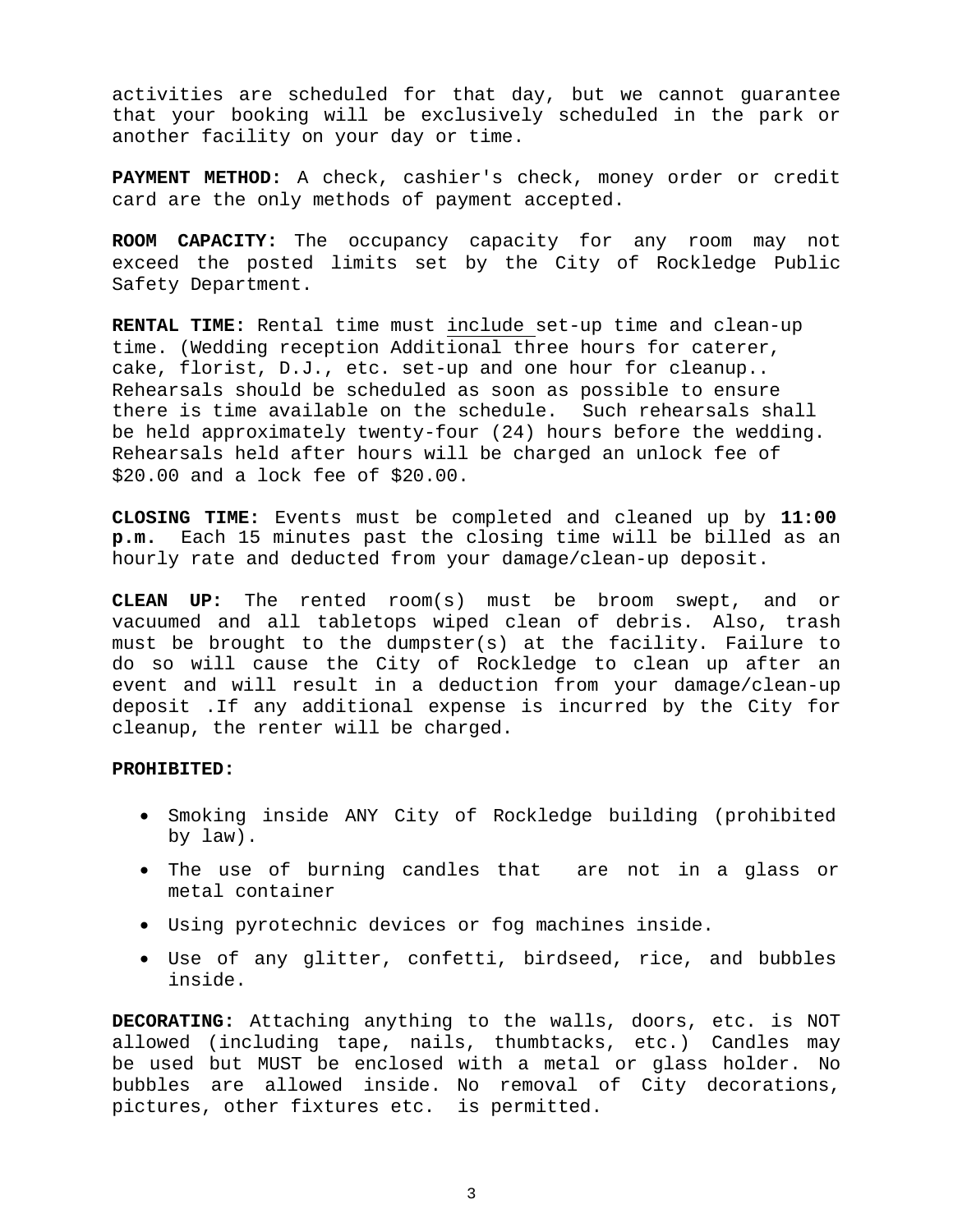**TABLES AND CHAIRS:** Tables and chairs are for inside use only. **FOOD AND BEVERAGES:** Any caterer must be licensed and insured. A copy of the caterer's license and insurance must be on file thirty (30) days prior to your event. If a caterer is not used, the food must be served from pre-prepared, furnished trays (Publix, etc.) or a hold harmless agreement must be completed. No food or beverages are allowed outside of the room being rented including lobby, hallways, and restrooms.

**ALCOHOL:** Alcohol is permitted; however, alcohol service must be provided through a licensed caterer/bartender. The Organization will be required to obtain a permit or license from the State of Florida Department of Business and Professional Regulation, Division of Alcoholic Beverages and Tobacco, as well as from the City. An additional alcohol insurance policy must be obtained and presented as described below for general insurance. A cash bar is not allowed. The alcohol service must close **30 minutes**  before the end of your contracted time.

**ACCESS TO OTHER ROOMS:** Access to any room other than what is rented it NOT permitted.

**LOST/STOLEN ITEMS:** The City of Rockledge is not responsible for any items lost, stolen or left on premises before, during or after an event.

**SERVICE ANIMALS:** No animals are allowed inside City Facilities except certified service animals. The animal owner will be required to present documentation verifying certification.

**MUSIC:** (Inside) Music and dancing are allowed; however, no large speakers or heavy amplification is permitted. There is room for a disc jockey, quartet or a small band. The music must end 15 minutes before the end of your contracted time. At all times, sound/music and other noise must be kept at a reasonable level in accordance with the City of Rockledge's Noise Ordinance.

**TENTS:** Tents must be pre-approved at the time of booking. Tents of six feet (6') or less requiring stakes may be erected.. Sandbags are the preferred method of securing small tent structures. If any underground lines are damaged, the cost to repair damages will be deducted from the damage/cleanup deposit. Any associated repairs exceeding the damage deposit will also be charged to the applicant.

**FLOOR RUNNERS:** Floor runners are not permitted inside or outside the City Facilities.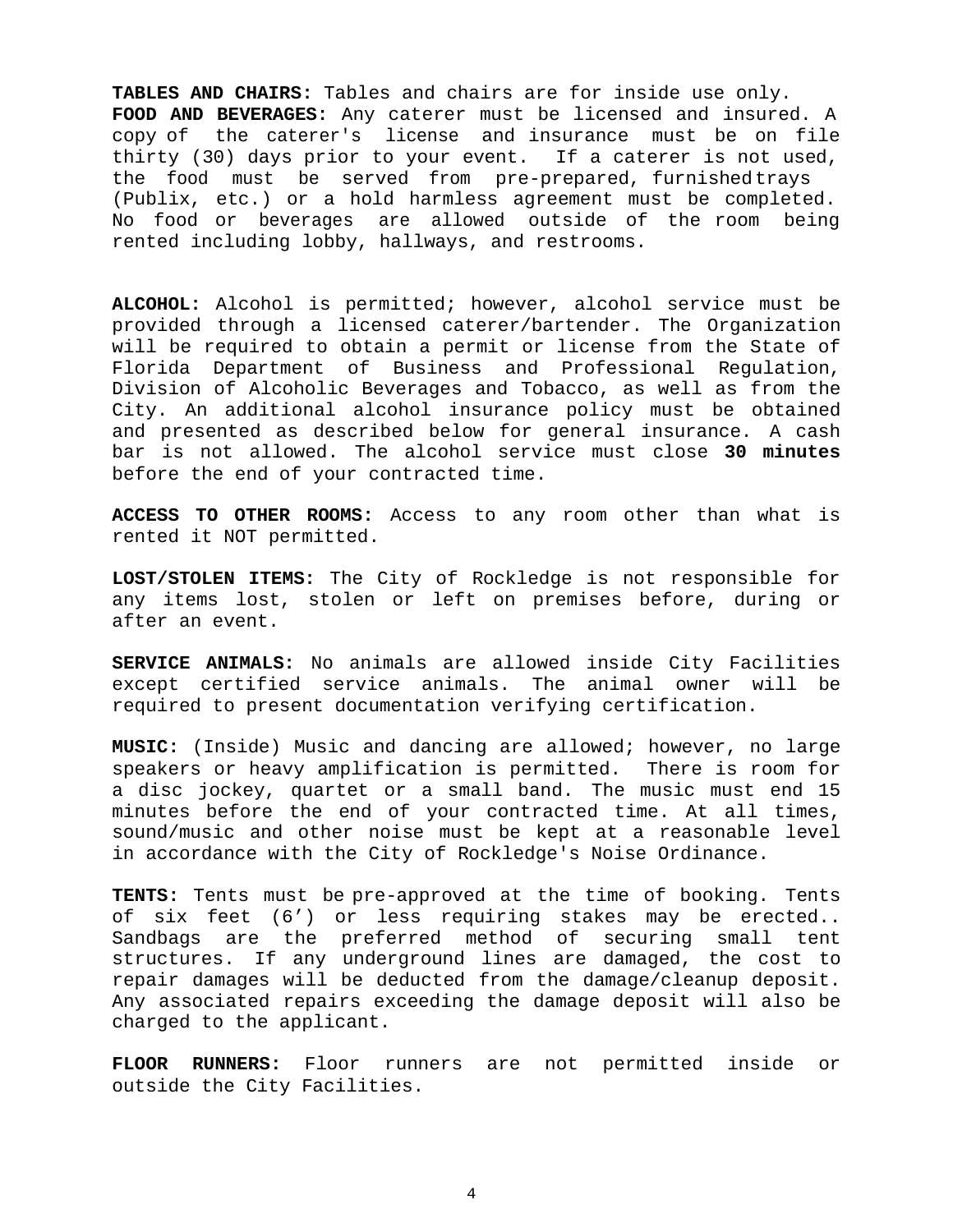**PARKING:** Guests may park on the street where permitted or in the parking lot.

**INSURANCE:** The Organization shall procure and maintain, at its sole cost and expense, in a form and content satisfactory to the City, during the term of this Agreement, insurance from an<br>insurance company licensed in the State of Florida and State of Florida and<br>red insurance shall be acceptable to the City. The required insurance shall evidenced by a certificate of insurance submitted to the City prior to the effective date of the Agreement. The Organization shall name the City as an additional insured under the general liability policy, with minimum limits of one million-dollars (\$1,000,000.00) per occurrence combined single limit, to include premises/operation, independent contractors, products/completed operations, broad form contractual and personal injury. A copy of all notices from the insurance company must be provided to the City within five (5) days of receipt. The insurance company shall be instructed to provide a thirty (30) day notice of cancellation to the City. The City may cancel this Agreement at any time the Organization fails to comply with the insurance provisions described.

**TERMS & CONDITIONS:** The undersigned Organization/Applicant (hereinafter the "Organization or Applicant") hereby makes application to the City of Rockledge (hereinafter the "City") for the use of the facility requested above (hereinafter the<br>"Facility"), and certifies that the information in the "Facility"), and certifies that the information in application is correct. The undersigned agrees to exercise the utmost care in the use of the Facility and the surrounding property. The Organization or applicant agrees to sign and adhere to all provisions, terms and conditions contained in this Agreement as well as adhere to all the rules and regulations contained on the above City of Rockledge Facility Use Permit Restrictions Addendum, which has been approved by the City<br>Council attached hereto and incorporated herein by this attached hereto and incorporated herein by this reference.

**USE OF FACILITY:** The City does hereby agree to allow the Organization or Applicant the use of the Facility, provided that the use of said Facility conforms to the provisions, terms and conditions contained in this Agreement. The Organization or Applicant shall have the non-exclusive use of the Facility during the term of this Agreement.

**FEES & CHARGES:** Fees and charges will be as described in the form entitled CITY OF ROCKLEDGE RENTAL FACILITY FEE SCHEDULE, which has been approved by the City Council. All rental facility agreements require an immediate payment of a deposit equal to twenty-five percent (25%) of the total rental fee PLUS sales tax. The deposit will be deducted from the full rental amount.

5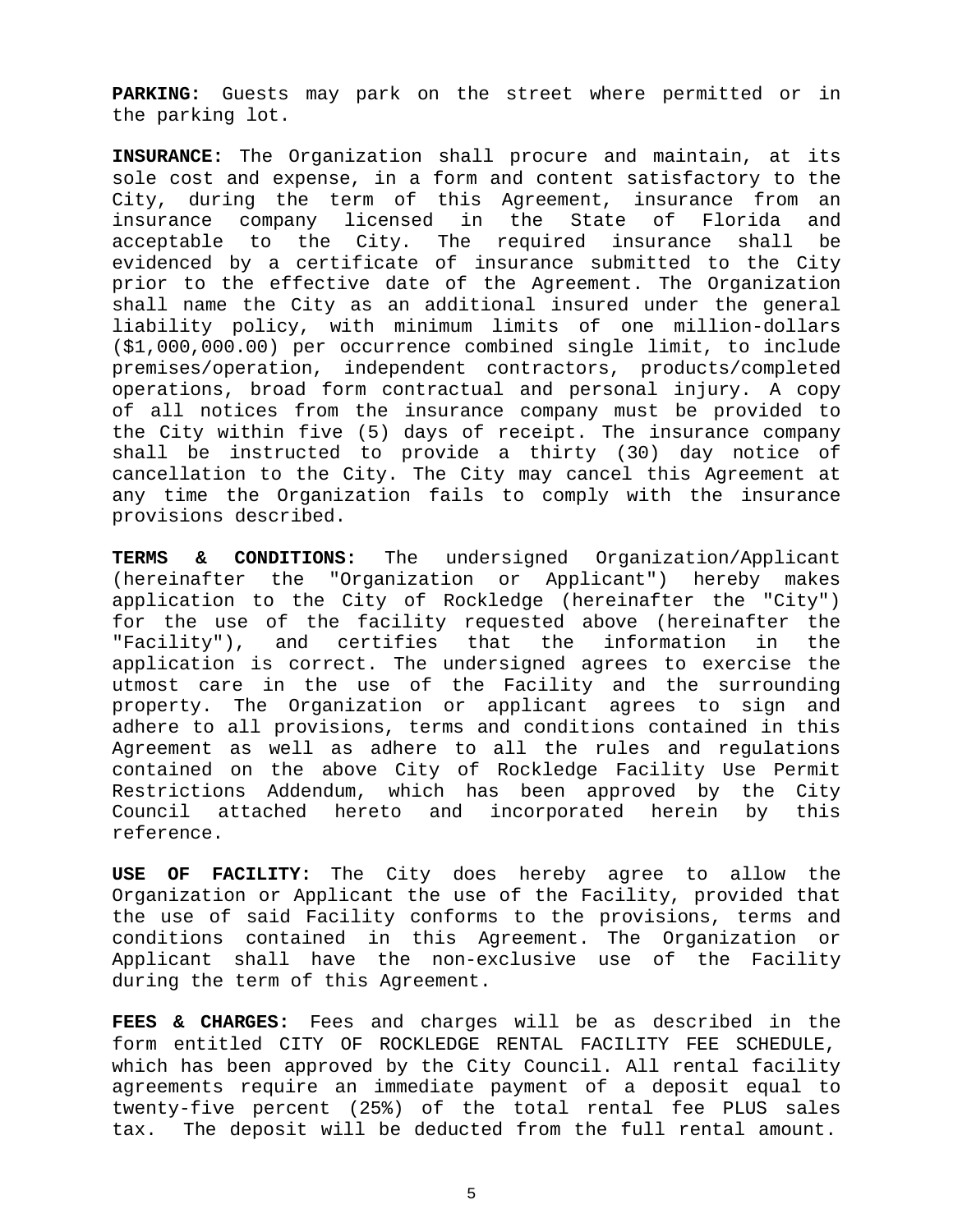Full payment of fees is due thirty (30) days in advance of the<br>event. CANCELLATION POLICY: A fifteen percent (15%) event. CANCELLATION POLICY: A fifteen percent (15%) administrative fee will be deducted from the total amount due for the event from all written requests for refunds thirty (30) days prior to the scheduled event. If the event is cancelled within thirty (30) days or less of scheduled date, no refund will be granted. Refund requests will not be honored if total rental fee is less than fifty dollars (\$50.00). The City may cancel this Agreement at any time for any reason without advance notice and return the full fee back to the Organization without receiving any penalties.

**INDEMNIFICATION:** The Organization agrees to and will, at all times indemnify, save and hold the City, and its officers,<br>employees, attorneys and agents through all appellate employees, attorneys and agents through all appellate<br>proceedings harmless from any and all liability, claims, proceedings harmless from any and all demands, disputes, damages, costs, attorney's fees and expenses, incurred by the City and its officers, employees, attorneys and agents as a result, directly or indirectly, of the use of the Facility by the Organization and its members, guests, visitors, spectators and participants.

#### **MISCELLANEOUS**

**Code of the City of Rockledge:** The organization must comply with any and all provisions of the Codes of the City of Rockledge.

**Chaperone:** The Organization must provide adequate chaperones, as the Organization deems appropriate, for any function that is attended by any person under the age of eighteen (18) years. Notwithstanding, the City may require the Organization to provide additional chaperones.

**Relationship of Parties:** Nothing contained in this Agreement shall create any relationship between the parties hereto other<br>than that of the City and the Organization, and it is than that of the City and the Organization, and it is acknowledged and agreed that the City does not in any way or for any purpose become a partner of the Organization in the conduct of its business, or a joint venture or a member of a joint or common enterprise with the Organization.

**Disclaimer:** Under no circumstances does the City endorse, promote, condone, certify, vouch for or recommend, nor is it responsible for any of the contents, actions, or services associated with the Organization or its activities and programs.

**Attorney's Fees:** In the event of any legal action or suit resulting from this Agreement, the renting party shall pay its own attorney's fees and costs, through all appellate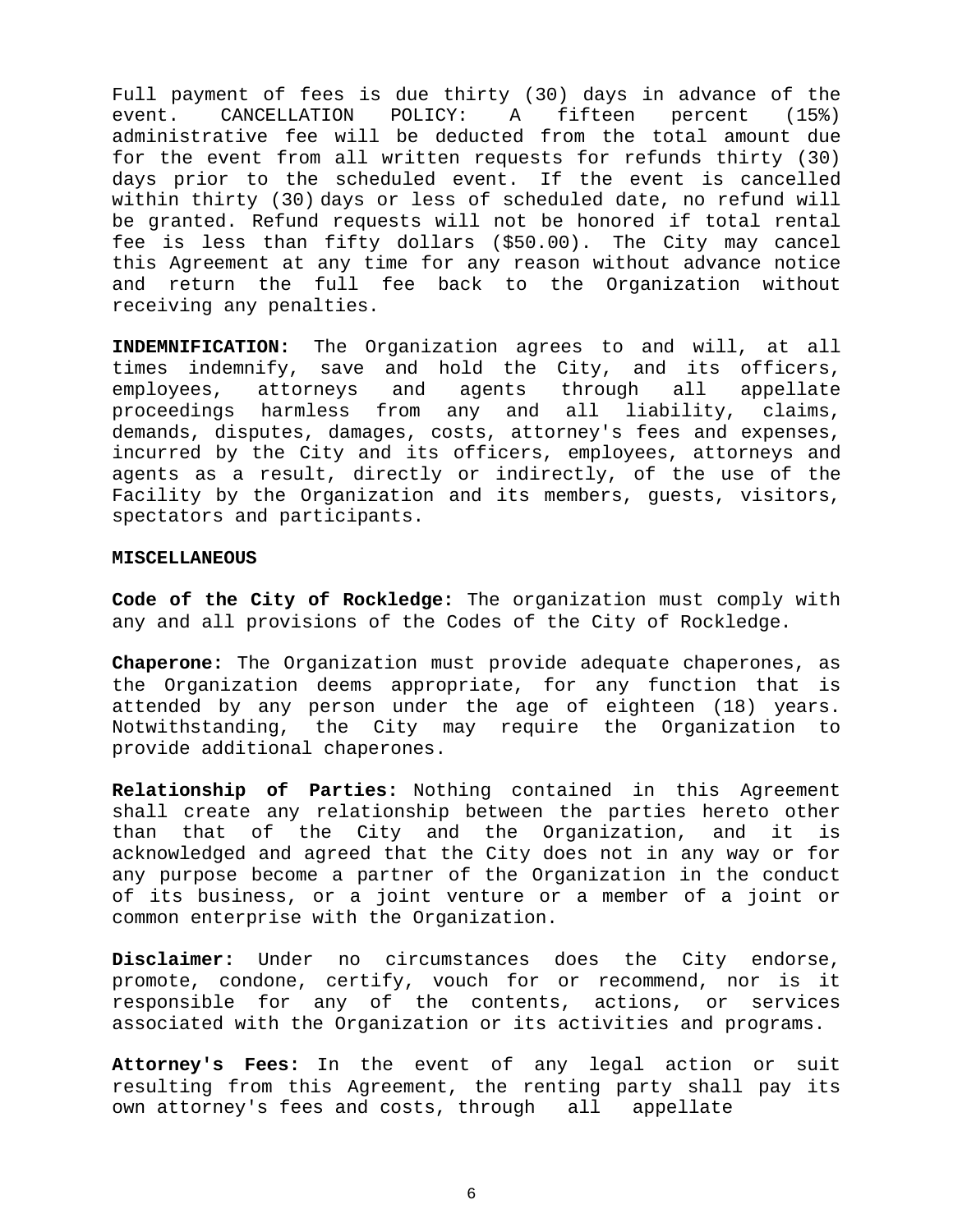proceedings, even if this Agreement is determined to be nonbinding for any reason.

**Condition Precedent:** All rights, obligations and liabilities of the City and the Organization shall be subject to satisfaction of the condition precedent of the complete execution of this Agreement by the Organization and the City Manager of the City of Rockledge.

**Waiver:** No delay or omission of the exercise of any right of the City, or any waiver of any breach or violation of the Organization by the City under this Agreement, shall be construed as a continuing waiver or consent to any subsequent breach or violation.

**Entire Agreement:** This Agreement shall constitute the entire Agreement between the parties. Any prior understanding or representation of any kind preceding the date of this Agreement shall not be binding upon either party except to the extent incorporated in this Agreement.

**Modification of Agreement:** Any modification to this Agreement or additional obligation assumed by either party in connection with this Agreement shall be binding only if evidenced in writing signed by the Organization and approved by the City Manager.<br>**Assignments: Binding EFFECT:** This Agreement shall not **Assignments: Binding EFFECT:** This Agreement shall not be assigned by the Organization unless prior written approval is granted by the City. This Agreement shall bind and inure to the benefit of the respective heirs, personal representatives, successors, and assigns of the parties.

**Severability:** Any provision or part of this Agreement held to be void or unenforceable under any law or regulation shall be deemed stricken and all remaining provisions shall continue to be valid and binding upon the City and the Organization, who agree that the Agreement shall be reformed to replace such stricken provision or part thereof with a valid and enforceable provision that comes as close as possible to expressing the intention of the stricken provision.

**Applicable Law:** This Agreement shall be governed by and construed in accordance with the laws of the State of Florida. In the event of any legal action under this Agreement, venue shall be in Brevard County, Florida, for any State court action and Orlando, Florida, for any federal court action. ORGANIZATION AND CITY HEREBY WAIVE ANY RIGHT TO A TRIAL BY JURY SHOULD ANY ACTION BE FILED.

**Time of the Essence:** It is specifically declared that time is of the essence in all provisions of this Agreement.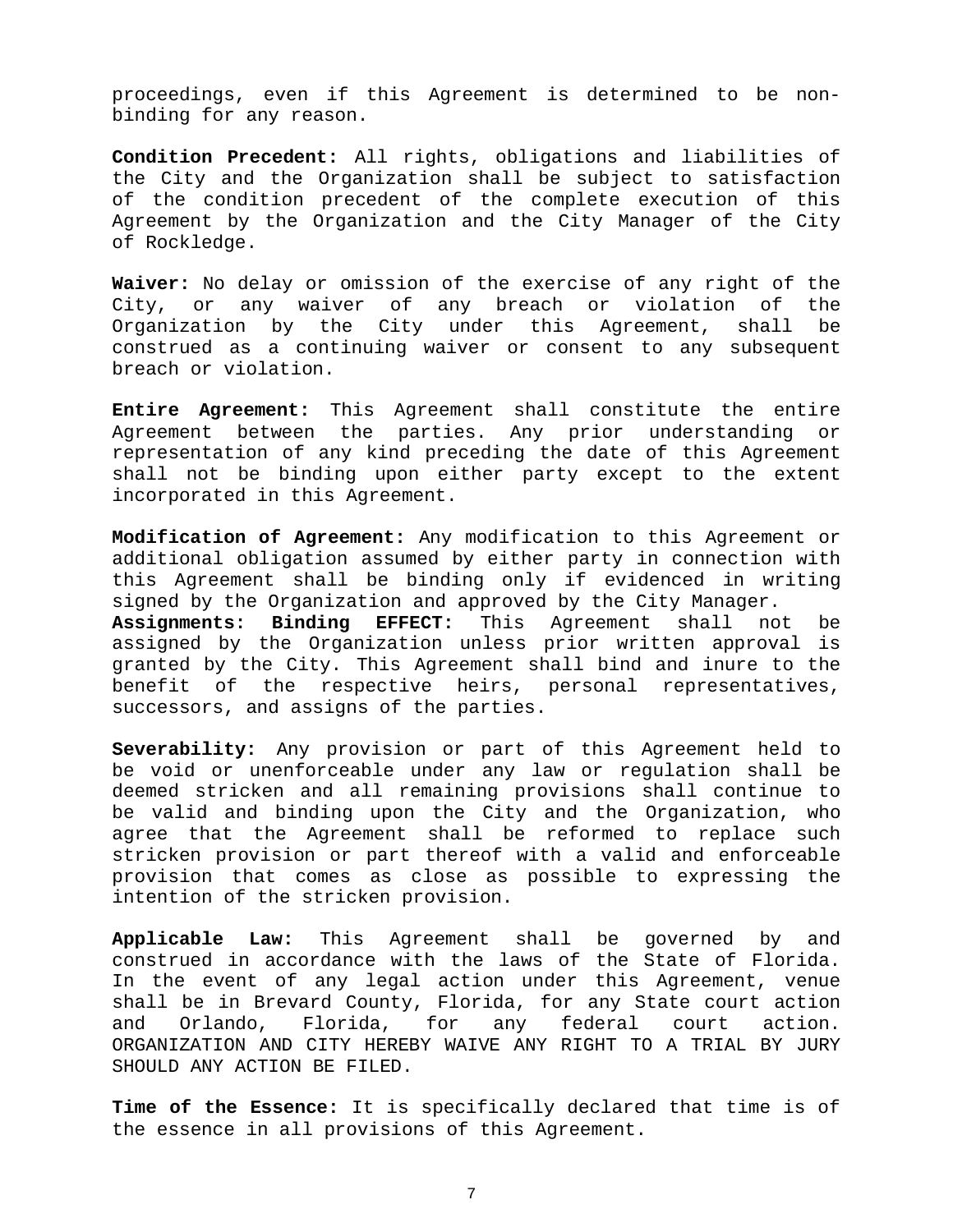**Paragraph Headings:** The titles to the articles, sections or paragraphs of this Agreement are solely for the convenience of the parties and shall not be used to explain, modify, simplify, or aid in the interpretation of the provisions of this Agreement.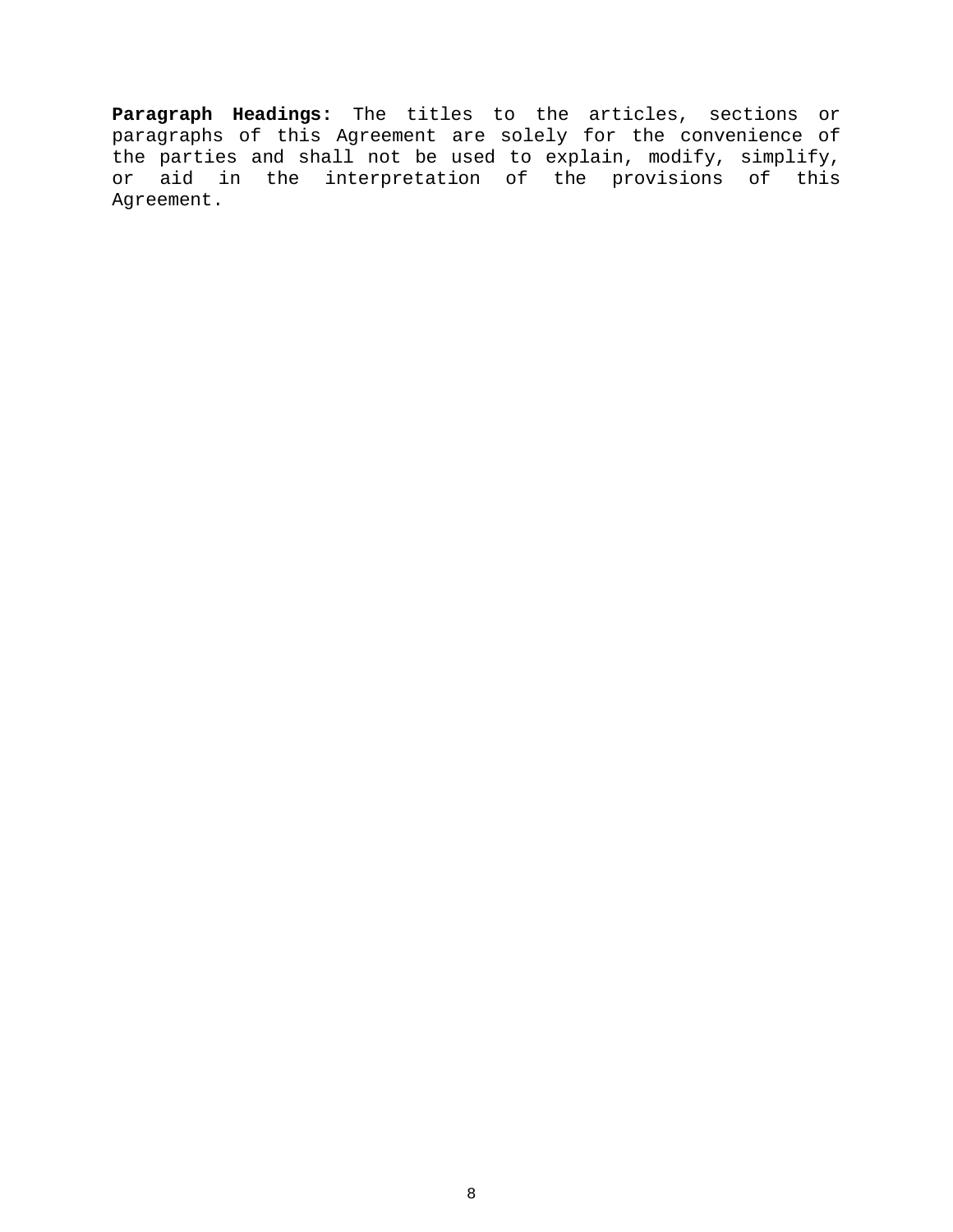### **CITY OF ROCKLEDGE**

### **EVENT INDEMNIFICATION AND HOLD HARMLESS AGREEMENT**

**I. PARTIES: CITY OF ROCKLEDGE (CITY)** 1600 Huntington Lane Rockledge, Florida 32955

#### **APPLICANT:**

Address

Business Entity:

Title

**II. PURPOSE: CITY** will allow **APPLICANT** to utilize its facilities at (name of facility) owned by **CITY**. **APPLICANT** has chosen not to obtain additional liability insurance to insure **CITY** from liability. **APPLICANT** in lieu of insurance will execute an indemnification and hold harmless agreement set out below.

#### **III. INDEMNIFICATION AND HOLD HARMLESS AGREEMENT:**

The **APPLICANT** named above hereby executes in favor of the **CITY** and its officers, employees, agents and attorneys, this Indemnification and Hold Harmless Agreement, and agrees on his/her/its own behalf and on behalf of any and all derivative claimants and legal representatives of any and all types, nature, or relationships, to forever release, discharge, and hold harmless **CITY**, and the officers, employees, agents, and attorneys thereof, and to indemnify **CITY** and its officers employees, agents, and attorneys thereof, in both their official and individual capacities, from any and all liability, claims, damages, expenses, including all attorney's fees and any possible litigation costs through pre-trial, trial and any and all appeals, resulting from or arising out of the use of the above-specified facility.

| Date:                    | Date:                                   |
|--------------------------|-----------------------------------------|
| Witness:                 | APPLICANT:                              |
| Signature                | Signature                               |
| (Print name and address) | (Print name, title, if any and address) |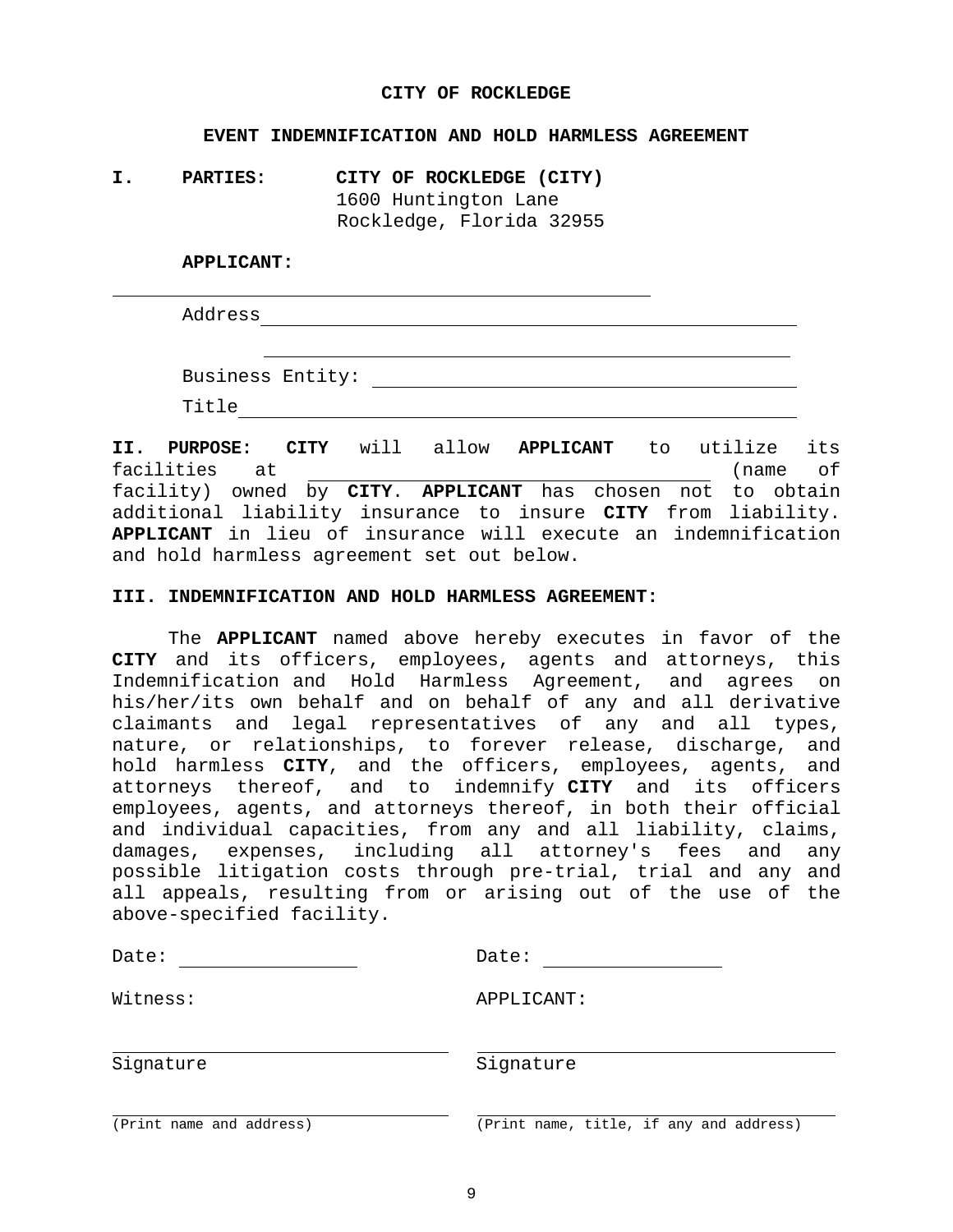## **CITY OF ROCKLEDGE FACILITY USE - FOOD WAIVER REQUEST**

This food waiver request must be completed in its entirety. Incomplete requests will be returned to the Organization/Applicant (the "Organization") and may delay approval.

Organization/Applicant's

| Name:                    |                      |
|--------------------------|----------------------|
| Address:                 |                      |
| Contact Person:          |                      |
| Phone#                   |                      |
|                          | <b>EVENT DETAILS</b> |
| Type/Name of Event:      |                      |
| Description of Event:    |                      |
| City Facility Requested: |                      |
| Date of Event:           |                      |

# **CATERED FOOD FOR EVENTS**

A licensed and insured caterer **MUST** be used for all food **SERVED**  at your event. A copy of your caterer's license and insurance must be on file thirty (30) days prior to your event. If a caterer is not used, the food must be served from furnished trays (Publix, etc.).

However, the City of Rockledge (the "City") recognizes that occasionally events have special circumstances in which catering options do not meet the needs of the event. These special circumstances may include certain non-profit charity functions, fundraising events, and private groups having a "potluck" party wherein the group members bring in food to share with other group members. In such cases, the City **MAY** permit the Organization to serve non-catered food (where individual members of the Organization brings in a food item). Under no circumstances will the City allow events consisting of greater than one hundred (100) people to serve non-catered food.